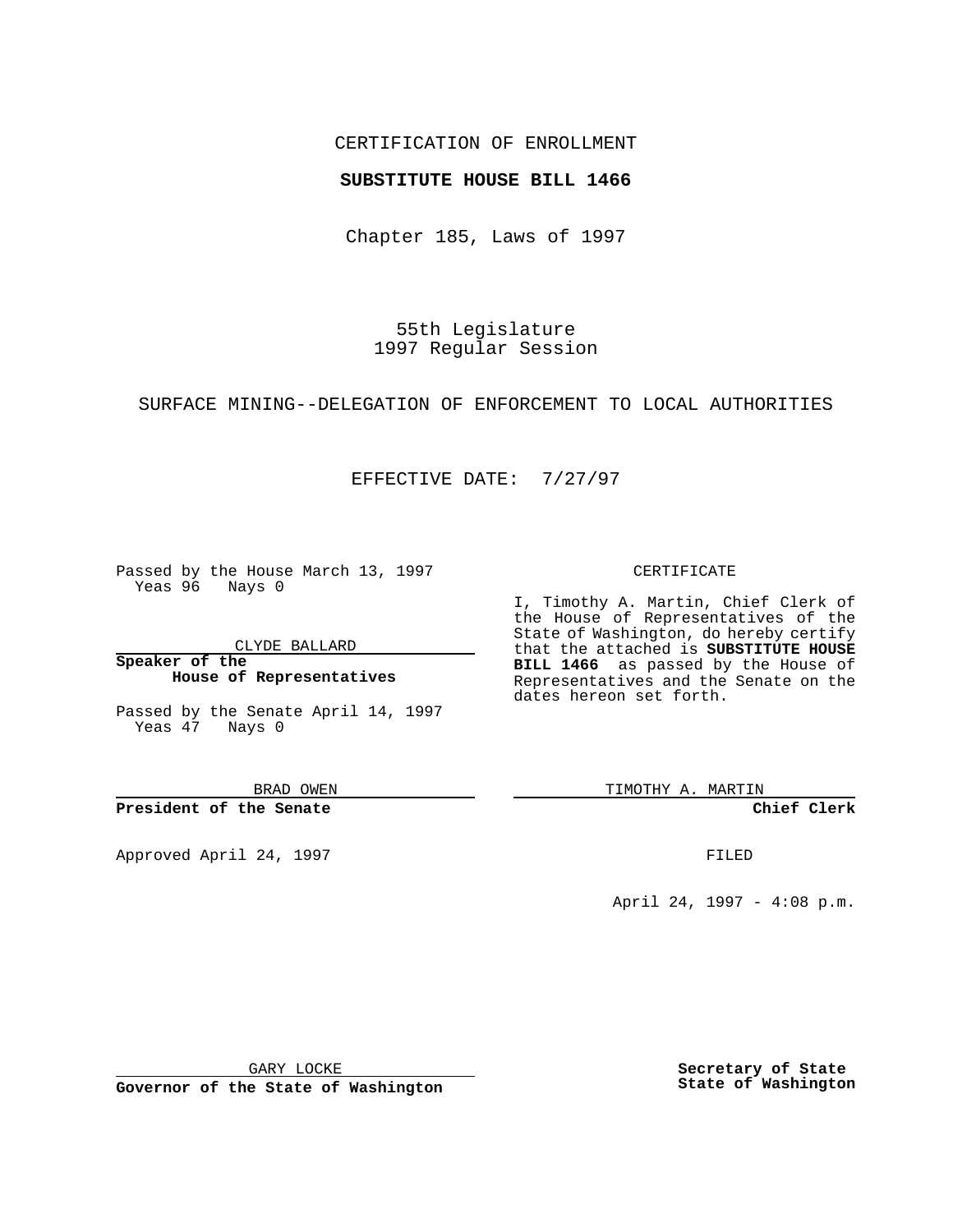# **SUBSTITUTE HOUSE BILL 1466** \_\_\_\_\_\_\_\_\_\_\_\_\_\_\_\_\_\_\_\_\_\_\_\_\_\_\_\_\_\_\_\_\_\_\_\_\_\_\_\_\_\_\_\_\_\_\_

\_\_\_\_\_\_\_\_\_\_\_\_\_\_\_\_\_\_\_\_\_\_\_\_\_\_\_\_\_\_\_\_\_\_\_\_\_\_\_\_\_\_\_\_\_\_\_

Passed Legislature - 1997 Regular Session

#### **State of Washington 55th Legislature 1997 Regular Session**

**By** House Committee on Natural Resources (originally sponsored by Representatives Sump, Sheldon, Grant, Hatfield, Delvin and Pennington)

Read first time 03/04/97.

1 AN ACT Relating to surface mining; and amending RCW 78.44.050.

2 BE IT ENACTED BY THE LEGISLATURE OF THE STATE OF WASHINGTON:

3 **Sec. 1.** RCW 78.44.050 and 1993 c 518 s 7 are each amended to read 4 as follows:

5 The department shall have the exclusive authority to regulate 6 surface mine reclamation ((except that, by contractual agreement, the 7 department may delegate some or all of its enforcement authority to a 8 county, city, or town)). No county, city, or town may require for its 9 review or approval a separate reclamation plan or application. The 10 department may, however, delegate some or all of its enforcement 11 authority by contractual agreement to a county, city, or town that 12 employs personnel who are, in the opinion of the department, qualified 13 to enforce plans approved by the department. All counties, cities, or 14 towns shall have the authority to zone surface mines and adopt 15 ordinances regulating operations ((pursuant to section 16 of this act)) 16 as provided in this chapter, except that county, city, or town 17 operations ordinances may be preempted by the department during the 18 emergencies outlined in RCW 78.44.200 and related rules.